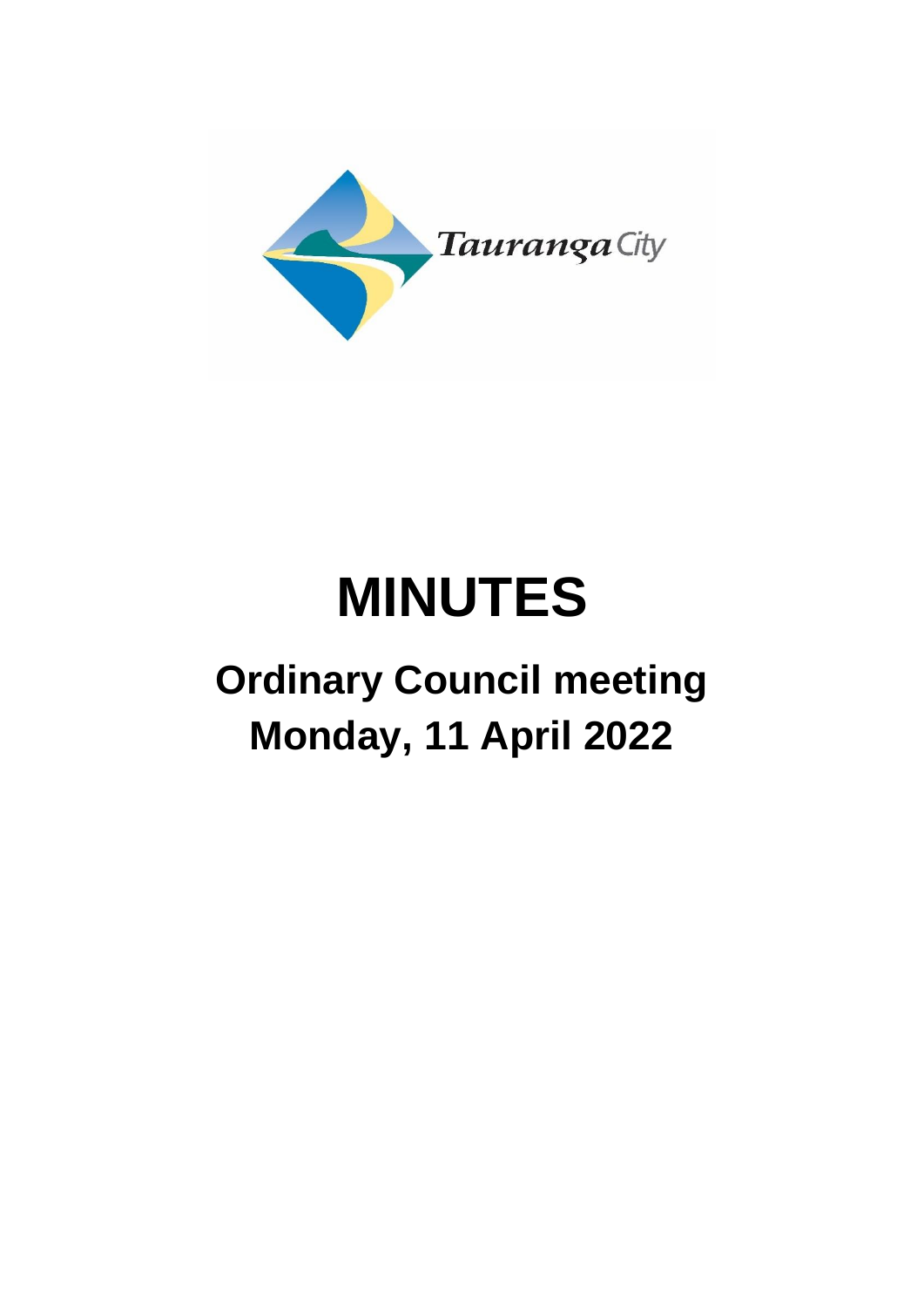# **Order of Business**

| 1  |      |                                                                               |  |  |  |  |
|----|------|-------------------------------------------------------------------------------|--|--|--|--|
| 2  |      |                                                                               |  |  |  |  |
| 3  |      |                                                                               |  |  |  |  |
| 4  |      |                                                                               |  |  |  |  |
| 5  |      |                                                                               |  |  |  |  |
| 6  |      |                                                                               |  |  |  |  |
| 7  |      |                                                                               |  |  |  |  |
|    | Nil  |                                                                               |  |  |  |  |
| 8  |      |                                                                               |  |  |  |  |
| 9  |      |                                                                               |  |  |  |  |
|    | Nil  |                                                                               |  |  |  |  |
| 10 |      |                                                                               |  |  |  |  |
|    | Nil  |                                                                               |  |  |  |  |
| 11 |      |                                                                               |  |  |  |  |
|    | 11.1 | Council Controlled Organisations' Half Yearly Reports to 31 December 2021 4   |  |  |  |  |
|    | 11.2 | Shareholder Feedback to the Draft Statements of Intent for Council Controlled |  |  |  |  |
|    | 11.3 |                                                                               |  |  |  |  |
|    | 11.4 |                                                                               |  |  |  |  |
|    | 11.5 |                                                                               |  |  |  |  |
|    | 11.6 |                                                                               |  |  |  |  |
| 12 |      |                                                                               |  |  |  |  |
| 13 |      |                                                                               |  |  |  |  |
|    | 13.1 | Reappointment of Board Members to Tourism Bay of Plenty and Bay Venues        |  |  |  |  |
|    | 13.2 |                                                                               |  |  |  |  |
|    | 13.3 | Exemption from Open Competition for Plant & Equipment for Clarifier 3  12     |  |  |  |  |
| 14 |      |                                                                               |  |  |  |  |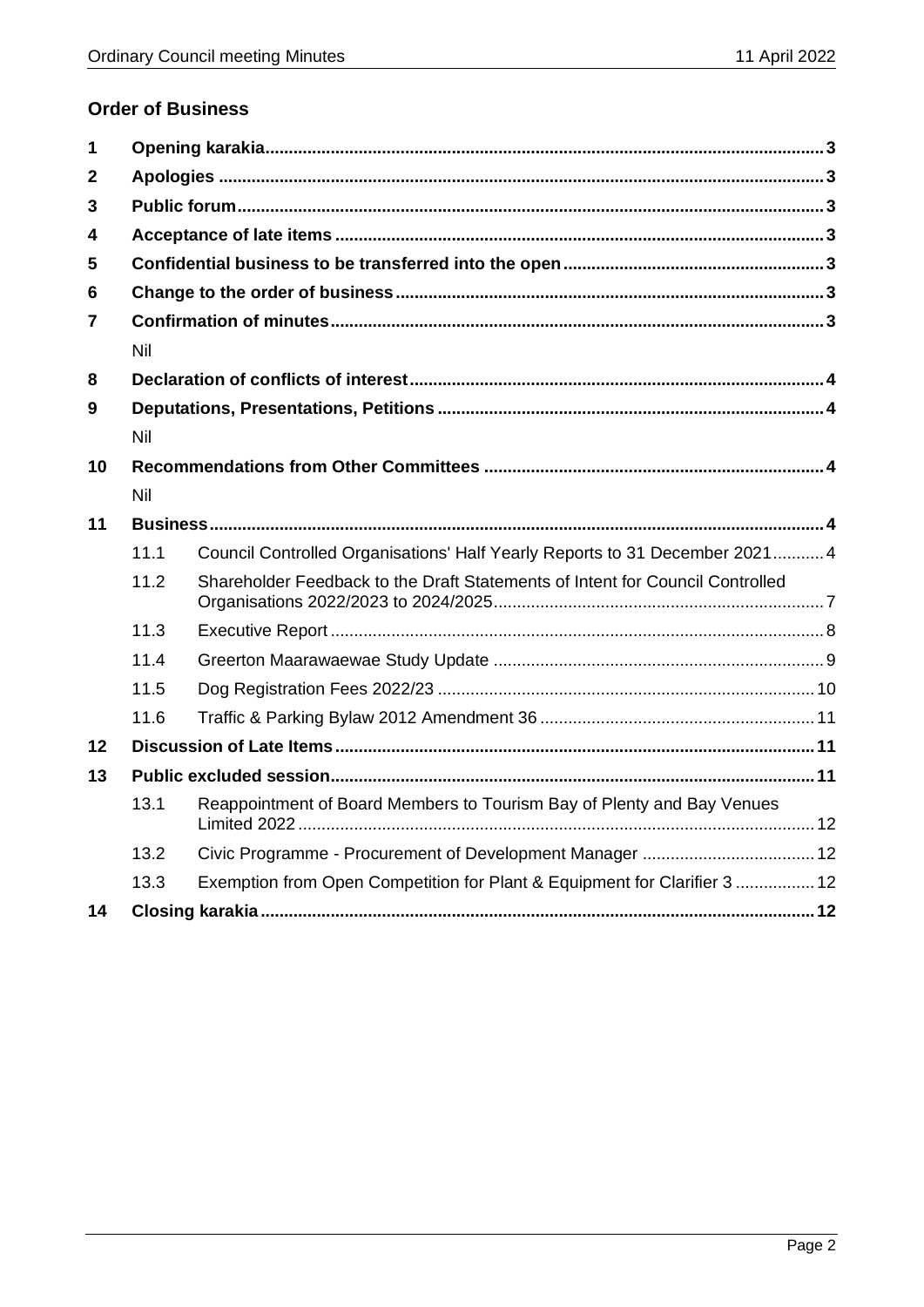#### **MINUTES OF TAURANGA CITY COUNCIL ORDINARY COUNCIL MEETING HELD AT THE BAY OF PLENTY REGIONAL COUNCIL CHAMBERS, REGIONAL HOUSE, 1 ELIZABETH STREET, TAURANGA ON MONDAY, 11 APRIL 2022 AT 10AM**

- **PRESENT:** Commission Chair Anne Tolley, Commissioner Shadrach Rolleston, Commissioner Stephen Selwood, Commissioner Bill Wasley
- **IN ATTENDANCE:** Tony Aitken (Acting General Manager: People & Engagement), Paul Davidson (General Manager: Corporate Services), Barbara Dempsey (Acting General Manager: Community Services), Nic Johansson (General Manager: Infrastructure), Christine Jones (General Manager: Strategy & Growth), Steve Pearce (Acting General Manager: Regulatory and Compliance), Gareth Wallis (General Manager: Central City Development), Josephine Meuli (Council Controlled Organisation Specialist), Anne Blakeway (Manager: Community Partnerships), Carl Lucca (Programme Director: Urban Communities), Alastair McNeil (Manager: Legal & Commercial), Mike Naude (Director; Civic Redevelopment), Brendan Bisley (Director of Transport), Nigel McGlone (Manager: Environmental Regulation), Will Hyde (Senior Transportation Engineer), Coral Hair (Manager: Democracy Services), Robyn Garrett (Team Leader: Committee Support), Sarah Drummond (Committee Advisor), Anahera Dinsdale (Committee Advisor)

# <span id="page-2-0"></span>**1 OPENING KARAKIA**

Commissioner Rolleston opened the meeting with a karakia.

<span id="page-2-1"></span>

| <b>APOLOGIES</b> |
|------------------|

Nil

<span id="page-2-2"></span>**3 PUBLIC FORUM**

Nil

<span id="page-2-3"></span>

| <b>ACCEPTANCE OF LATE ITEMS</b> |
|---------------------------------|
|---------------------------------|

Nil

<span id="page-2-4"></span>**5 CONFIDENTIAL BUSINESS TO BE TRANSFERRED INTO THE OPEN**

Nil

<span id="page-2-5"></span>**6 CHANGE TO THE ORDER OF BUSINESS**

Nil

<span id="page-2-6"></span>**7 CONFIRMATION OF MINUTES**

<span id="page-2-7"></span>Nil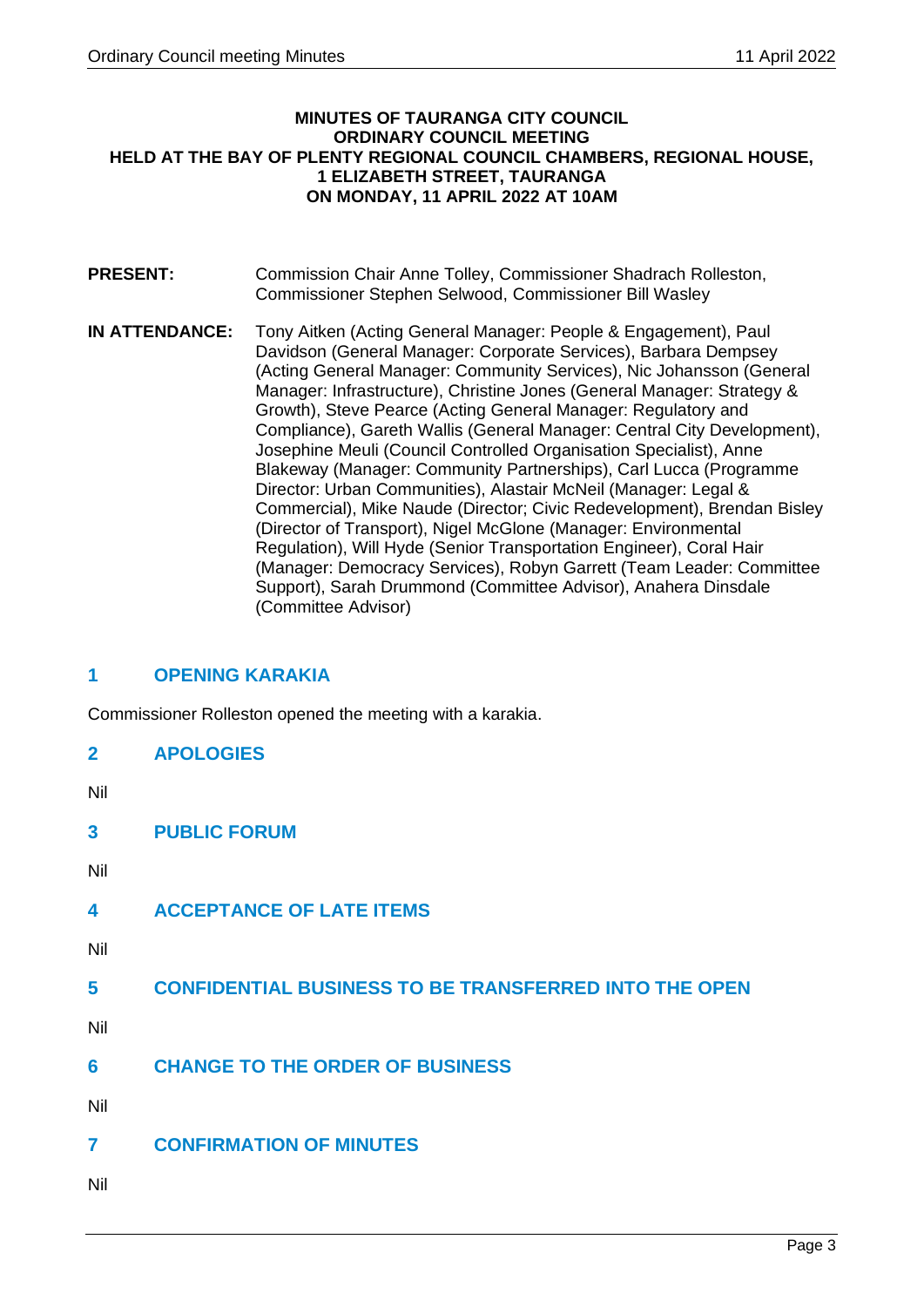# <span id="page-3-0"></span>**8 DECLARATION OF CONFLICTS OF INTEREST**

- Nil
- <span id="page-3-1"></span>**9 DEPUTATIONS, PRESENTATIONS, PETITIONS**

<span id="page-3-2"></span>Nil

# <span id="page-3-3"></span>**10 RECOMMENDATIONS FROM OTHER COMMITTEES**

<span id="page-3-4"></span>Nil

## <span id="page-3-5"></span>**11 BUSINESS**

#### <span id="page-3-6"></span>**11.1 Council Controlled Organisations' Half Yearly Reports to 31 December 2021**

- **Staff** Josephine Meuli, Council Controlled Organisation Specialist
- **External** Simon Clarke (Chair) and Chad Hooker (Chief Executive), Bay Venues Limited Rosemary Protheroe (Chair) and Stephen Cleland (Director), Tauranga Art Gallery **Trust** Russ Browne (Deputy Chair) and Oscar Nathan (General Manager), Tourism Bay of Plenty

#### **Key points**

#### **Bay Venues Limited (BVL)**

- Noted key achievements which included: quick responses to Covid requirements e.g., vaccine passes being introduced and then removed; becoming a living wage employer; installation of pou at Mount Hot Pools.
- Despite Covid, schools' water safety programmes were maintained in BVL pools.
- Had been a challenging six months, particularly financially; the impact of only having limited events had hit hard. Were still struggling with restrictions on indoor events.
- Noted the latest forecast deficit of \$3.6m; BVL was working hard to manage costs and minimise impact. In the short-term it was proposed to have loan funding increased for the next 12-18 months; however, there needed to be a larger conversation around what BVL funding should look like.
- Noted the work to date on the strategy refresh new vision and mission statement; new draft values. Still a work in progress.
- Outlined venue/facility strategy and what this looked like moving forward; a network approach had been taken.
- Outlined key challenges and risks.
- Noted the work undertaken by the Board venue/asset tour; Cultural Connections course; new board intern appointed; working towards a tangata whenua appointment. A Board review was planned for June 2022.

#### **Tauranga Art Gallery Trust (TAGT)**

- A strong cohesive board, with an intern joining in May and the appointment of a mana whenua representative being progressed.
- Noted the challenges faced with Covid, particularly with gaining external funding and with the reduced footfall in town with roadworks, construction and the upcoming CBD development.
- Successful period in terms of exhibitions; had noted key events in Tauranga's calendar e.g., the Rena exhibition. Challenged the Gallery to bring in more diversity and communities not necessarily included in gallery exhibitions previously.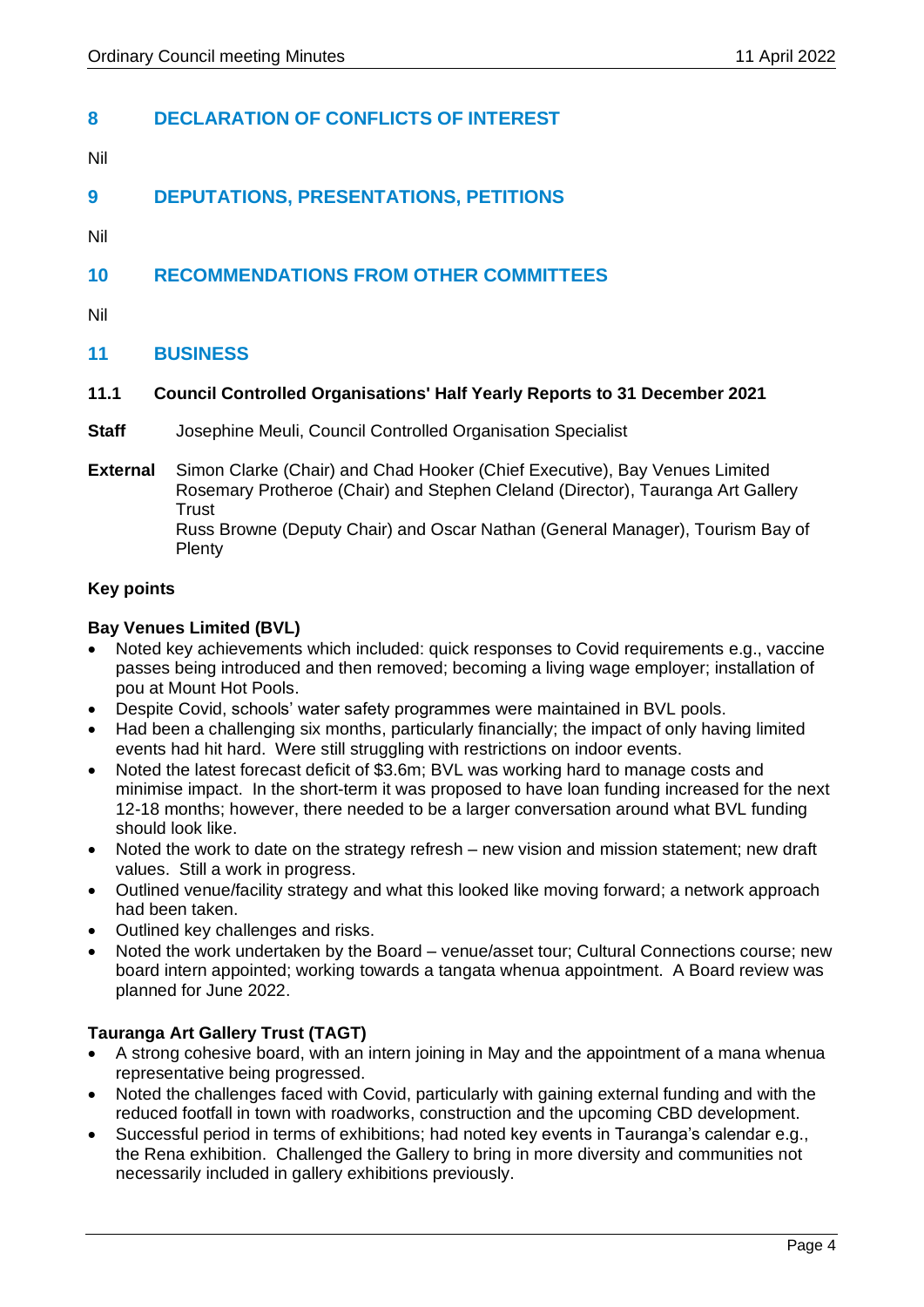- Noted the importance of collaboration the Gallery had partnered with several venues across the city e.g., Baycourt, the Historic Village, Bayfair.
- Noted the visitor numbers onsite visitation trended low but good engagement citywide with offsite events. Education programme had also experienced lower numbers and cancellations due to lower/unpredictable student numbers. More online education resources had been provided.
- Working more closely with Toi Ohomai, launched an emerging artist programme for new graduate artists in the region.
- Low visitation rates in central city and cancellation of inner-city events affected the Gallery significantly. Unlikely to meet end of year visitation targets; also noted impacts on revenue.
- Higher than normal staff turnover in this period, which had placed pressure on HR budget lines.
- Had reduced programming for the first half of the year to minimise unnecessary risk and to maintain staff welfare.

## **Tourism Bay of Plenty (TBOP)**

- Challenged with Covid interruptions. Domestic tourism had been hard, with unsettled visits from Auckland and Hamilton. TBOP was looking forward to the gradual reintroduction of international travel as the borders opened.
- TBOP was improving and building on stakeholder relationships; noted the work of the Commission; increasing collaboration with other CCOs.
- Have had to target the right people at the right time with the right messages very challenging in the unpredictable Covid environment. Increased focus on local market.
- Bay of Plenty as a region performed better than many other regions, fortunate that it was an attractive local destination. A campaign to maintain Bay of Plenty top of mind as a local destination had used local band LAB for the soundtrack.
- Noted a tightening of KPIs for next year, considered 31 KPIs were too many. 26 were on track; five were at risk but becoming more manageable as Covid restrictions were eased.
- Two KPIs were not achieved cruise visitation not achieved; deferred Qualmark auditing.
- Noted key milestones delivered organisation realignment and talent recruitment; specific focus on cycleways and waterfalls to target local audiences; noted use of MBIE funding received; noted the inaugural Flavours of Plenty Festival; distribution of the Regional Events Fund with TECT partnership; partnered with Mount Mainstreet in terms of tourism activations and iSite Ipod; Memorandum of Understanding signed with a local tourism provider hapū.
- TBOP was making significant progress with iwi liaison and key Māori business.

#### **In response to questions**

#### **BVL**

- BVL was involved in the community centre strategy; comfortable with its direction.
- Healthy School Kai new three-year contracts were being signed; a couple of local schools were looking to provide part themselves and would work with BVL. During Covid school lunches were down by about 20%.
- Synergies with other CCOs were being explored, there were ongoing conversations between CCOs to ensure alignment and understand opportunities. BVL was keen to work with other CCOs and there had been work on governance-to-governance discussions; opportunity particularly between TBOP and local events; also the opportunity to get 'Brand Tauranga' working well.
- BVL was working with TCC on a masterplan with the Baypark site, with Ngā Pōtiki, in terms of mana whenua input and creating a sense of place.

#### **TAGT**

• Suggestion to work more closely with TBOP in terms of marketing to increase foot traffic; need to think differently how to get messages out beyond the building.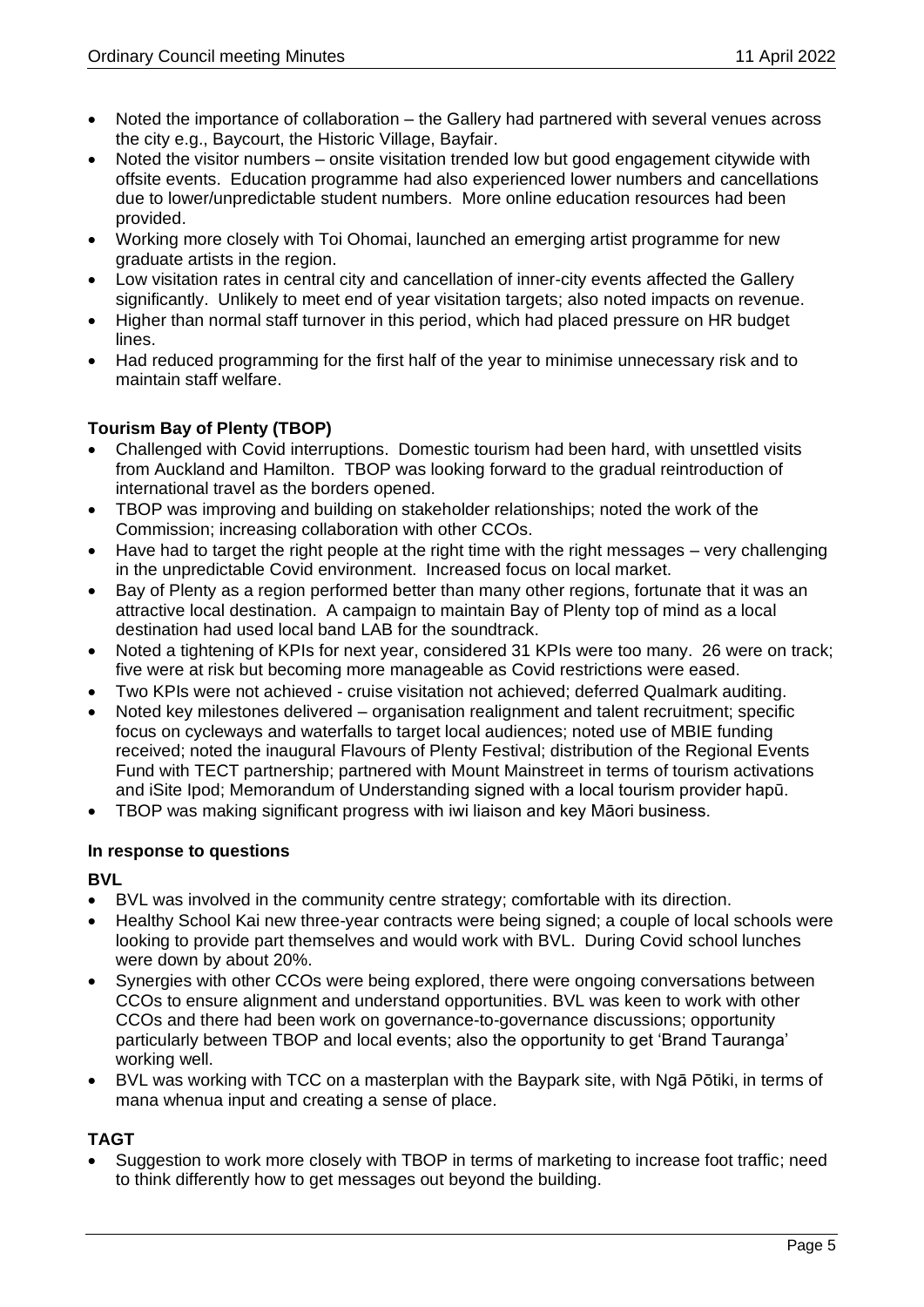- Noted the possible use of public spaces for smaller exhibitions to encourage people to then visit the Gallery e.g., exhibition in Bayfair. Noted increase of partnerships and collaboration e.g., TCC, Historic Village; it was important to find alignment areas with other projects happening around the city and not operate in isolation.
- Civic centre redevelopment was an exciting opportunity; TAGT had been in conversation with TCC for some time. The Gallery needed to grow to meet the demands of the city, TAGT would work with TCC and the civic centre redevelopment to achieve that. TAGT was well-placed to run a world-leading programme and be a leader in NZ but were constrained by the building, are boxed-in.
- TAGT were consciously building expertise within the gallery staff to develop relationships with galleries around the world to gain the level of prestige necessary to bring international exhibitions in and promote NZ artists internationally.

#### **TBOP**

- International marketing was an opportunity for TBOP main partner was Tourism NZ; also worked with Pacific Coast Highway partners and established international marketing alliances (IMAs). It was too expensive for TBOP to undertake international marketing on its own.
- Wayfinding, signage and directions were key for development of cycleways.
- The Regional Events Fund was a one-off fund from MBIE to stimulate domestic tourism; was provided to the nine IMAs. The Bay of Plenty IMA ran a contestable fund process, in conjunction with TECT, and 15 events were funded. Funding for the events was spread over three years; some follow-up events were being renegotiated for timing of delivery as impacted by Covid.
- Noted opportunities with the Mainstreets throughout the city.
- Noted the opportunity for further linkage between trails and cycleways with local and regional parks, particularly active recreation parks. Significant work was being planned around natural landscapes and storytelling.

#### **Discussion points raised**

• Acknowledged the very difficult time that the CCOs had been through with Covid and its impacts, and the good examples of governance and leadership being provided by the various Boards.

#### **RESOLUTION CO6/22/1**

Moved: Commissioner Bill Wasley Seconded: Commissioner Shadrach Rolleston

That the Council:

- (a) Receives the Council-Controlled Organisations' Half Yearly Reports to 31 December 2021 Report.
- (b) Receives Bay Venues Limited's report on its performance for the six months to 31 December 2021, as required by the 2021-2022 Statement of Intent.
- (c) Receives Bay of Plenty Local Authority Shared Services Limited's report on its performance for the six months to 31 December 2021, as required by the 2021-2022 Statement of Intent.
- (d) Receives Tauranga Art Gallery Trust's report on its performance for the six months to 31 December 2021, as required by the 2021-2022 Statement of Intent.
- (e) Receives Tourism Bay of Plenty's report on its performance for the six months to 31 December 2021, as required by the 2021-2022 Statement of Intent.
- (f) Receives the Local Government Funding Agency's report on its performance for the six months to 31 December 2021, as required by the 2021-2022 Statement of Intent.

#### **CARRIED**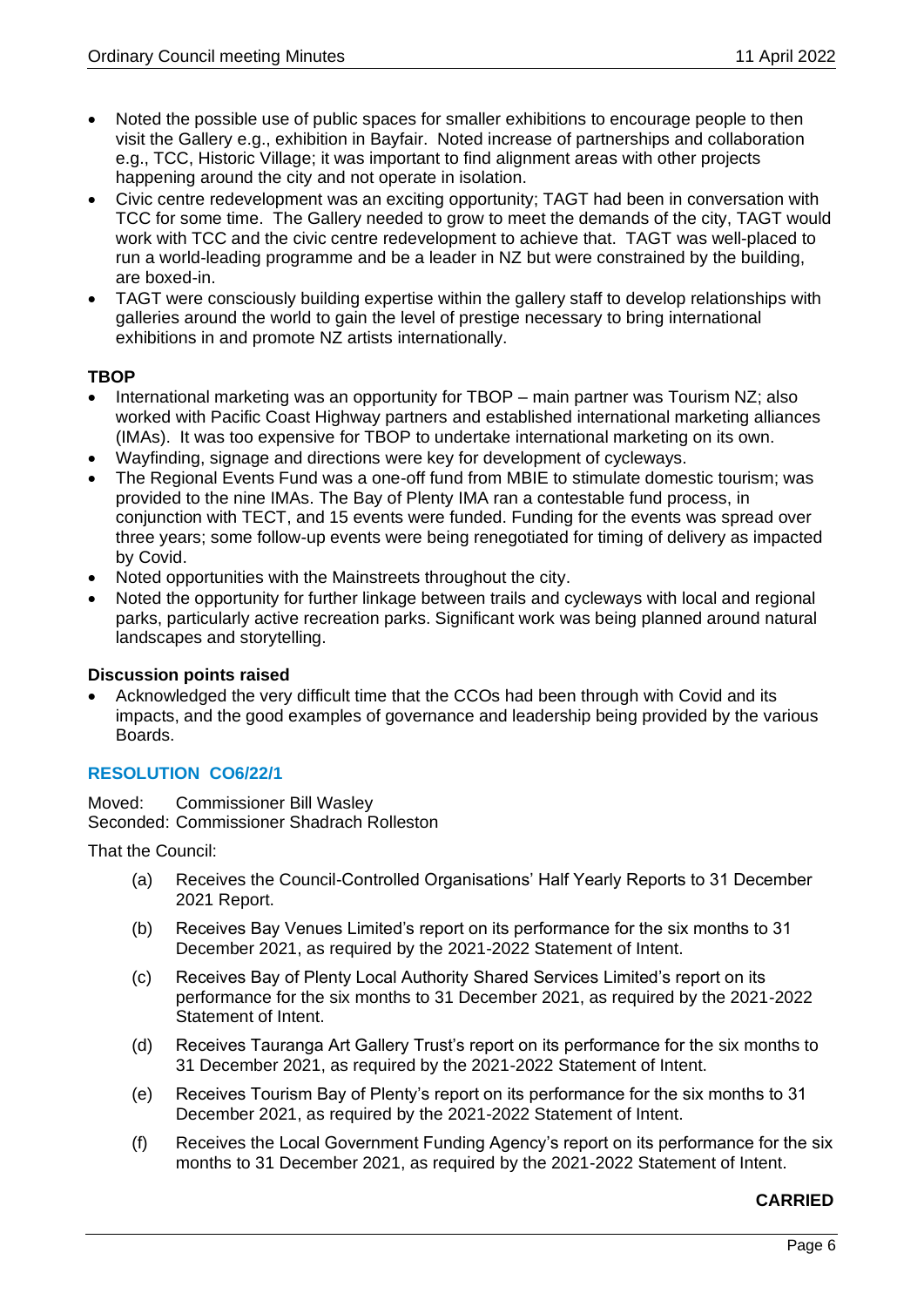#### **Attachments**

- 1 Presentation BVL 11 April 22 TCC Commission Half Year Update
- 2 Presentation Tauranga Art Gallery TCC-6-month presentation
- 3 Presentation Tourism Bay of Plenty 6-month report presentation to TCC 11 April 2022

#### <span id="page-6-0"></span>**11.2 Shareholder Feedback to the Draft Statements of Intent for Council Controlled Organisations 2022/2023 to 2024/2025**

**Staff** Josephine Meuli, Council Controlled Organisation Specialist Anne Blakeway, Manager: Community Partnerships

#### **Key points**

- Included group-wide feedback.
- There were very few changes this year, mainly minor amendments and rewording of targets.
- Noted there were still challenges ahead with the unpredictability of Covid.
- CCOs were in a much better place than 12 months ago, had worked hard and had developed good visions.
- Noted the two-way loan agreement between BVL and TCC outlined in the report.

#### **Discussion points raised**

- Important to see more transparency around CCO operations; ratepayers should know how their money was being spent. Had been good progress in this area.
- A joined-up strategy across the CCOs and with TCC was very important, looking forward to that alignment developing.

#### **RESOLUTION CO6/22/2**

Moved: Commissioner Stephen Selwood Seconded: Commissioner Bill Wasley

That the Council:

- (a) Receives the Shareholder Feedback to the Draft Statements of Intent for Council Controlled Organisations 2022/2023 to 2024/2025 report.
- (b) Receives the draft Statements of Intent for Bay Venues Limited, Tauranga Art Gallery Trust, Tourism Bay of Plenty, Bay of Plenty Local Authority Shared Services Limited, and Local Government Funding Agency for 2022/23 to 2024/2025.
- (c) Notes that as joint shareholder of Tourism Bay of Plenty, Western Bay of Plenty District Council (WBOPDC) will be asked to approve the shareholder comments on the draft Statement of Intent for TBOP at their 6 April 2022 Council meeting.
- (d) Approves a request, on behalf of Bay Venues Limited, for an increase of \$5 million to the Intra-Group Two-Way Loan Agreement between Tauranga City Council and Bay Venues Limited, from \$25 million to \$30 million.

Noting that this is subject to Tauranga City Council being able to remain within its Treasury Policy limits, and to Bay Venues Limited continuing to work with Council staff in monitoring their cashflow position.

#### **CARRIED**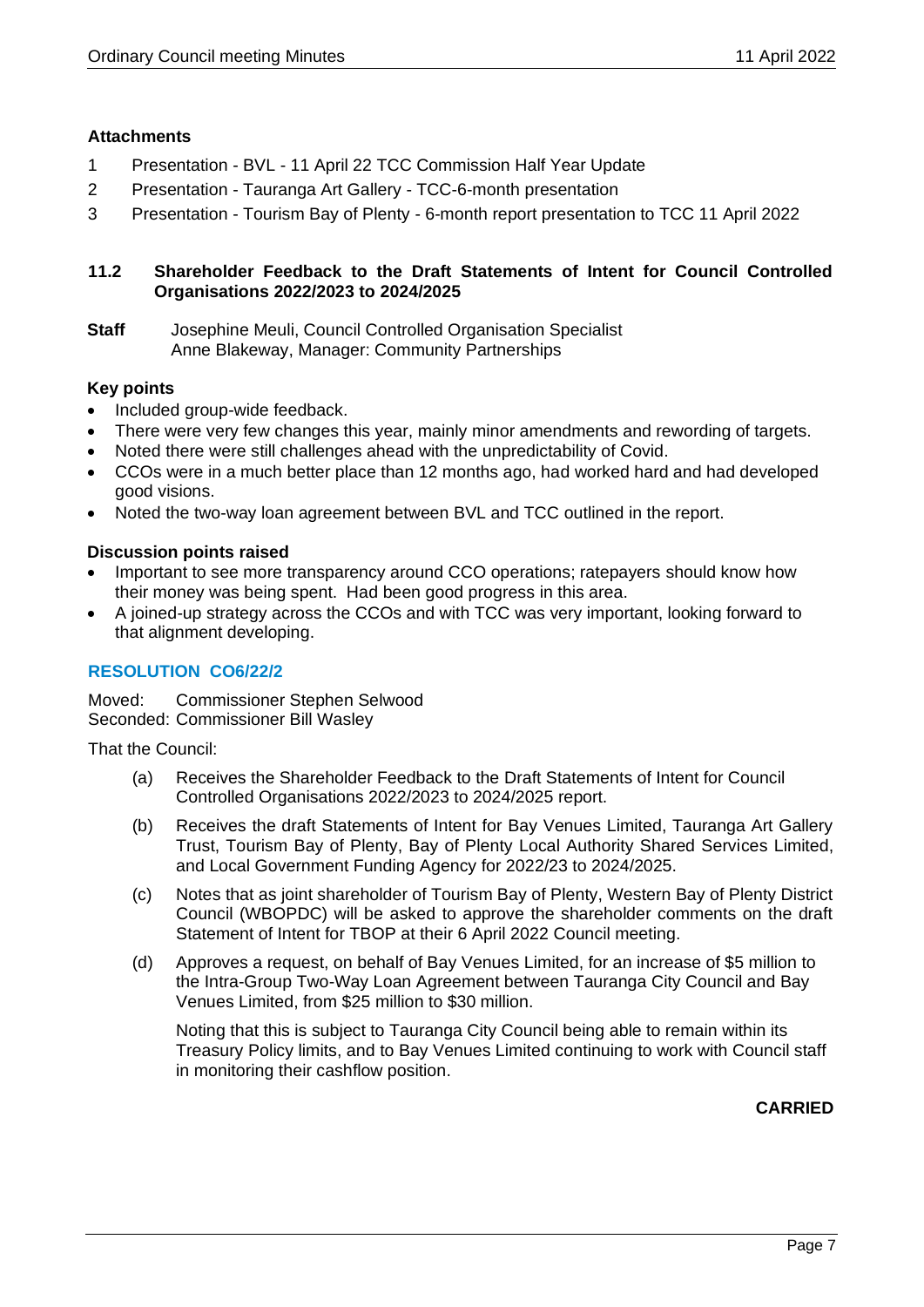#### <span id="page-7-0"></span>**11.3 Executive Report**

**Staff** Nic Johansson, General Manager: Infrastructure Services Barbara Dempsey, General Manager: Regulatory & Compliance Paul Davidson, General Manager Corporate Services Christine Jones, General Manager: Strategy & Growth Tony Aitken, Acting General Manager: People and Engagement Gareth Wallis, General Manager: Central City Development Steve Pearce, Acting General Manager: Regulatory and Compliance

#### **Key points**

- Noted work to be done with the Civic Art collection in terms of policy review; a resolution was sought to deaccession 25 items.
- Explained the water usage graph at paragraph 20 of the report and the comparative rates of usage; noted the correlation with rainfall. Noted the current status of water sources.
- Noted the opening of He Puna Manawa, very positive feedback. Tours of the Heritage Collection had been booked out. Noted how busy the Events team had been during a very difficult time.
- Marine precinct continued to be quiet, similar around the country. Fees for smaller vessels were being refined to stimulate those vessels coming into dry dock.
- The SAP finance upgrade was a significant project; Digital Services was working with the communications team in terms of how to use more digital channels to reach out to the community.
- Noted the request from Kāinga Ora for reduction in the Te Papa Infrastructure Acceleration Fund (IAF) request; still uncertain about the level of Waka Kotahi funding. Very complex processes with tight timeframes.
- The Local Government Commission had endorsed the Council's proposed representation arrangements with no changes.
- Noted the appointment of an additional Emergency Management co-ordinator; highlighted the good IANZ audit result; and noted a decrease in building consent applications.

#### **In response to questions**

- Civic art works could be displayed in public spaces where appropriate. Also opportunities to display taonga in public places such as libraries would be considered.
- Feedback and behaviour indicated that people had been mindful of water usage over this very dry summer and that the Water Watchers campaign had been successful. Utilisation was important not just supply.
- The current two sources were aquifer-fed, and there was limited understanding of aquifer supply and use. The joint project with WBOPDC and BOPRC to establish a sub-regional working party would help address this gap; the development of the freshwater management tool would also assist understanding. Noted that there would be significant changes coming to freshwater management; important to ensure sufficient supply was planned.
- Could still do a better story for the community in terms of what TCC was doing in the infrastructure space; need to ensure that infrastructure projects were well communicated.
- Water storage currently almost a hand-to-mouth system with focus on treatment of water rather than availability; supply and storage issues would be addressed as part of the tripartite project. Finding other sources was now increasingly important with diminishing supply. Grey water systems were important from a sustainability and environmental perspective rather than necessarily a water supply perspective.
- Noted the extension of the epidemic preparedness notice; there was some sector work towards enabling the continued use of remote meetings and use of technology.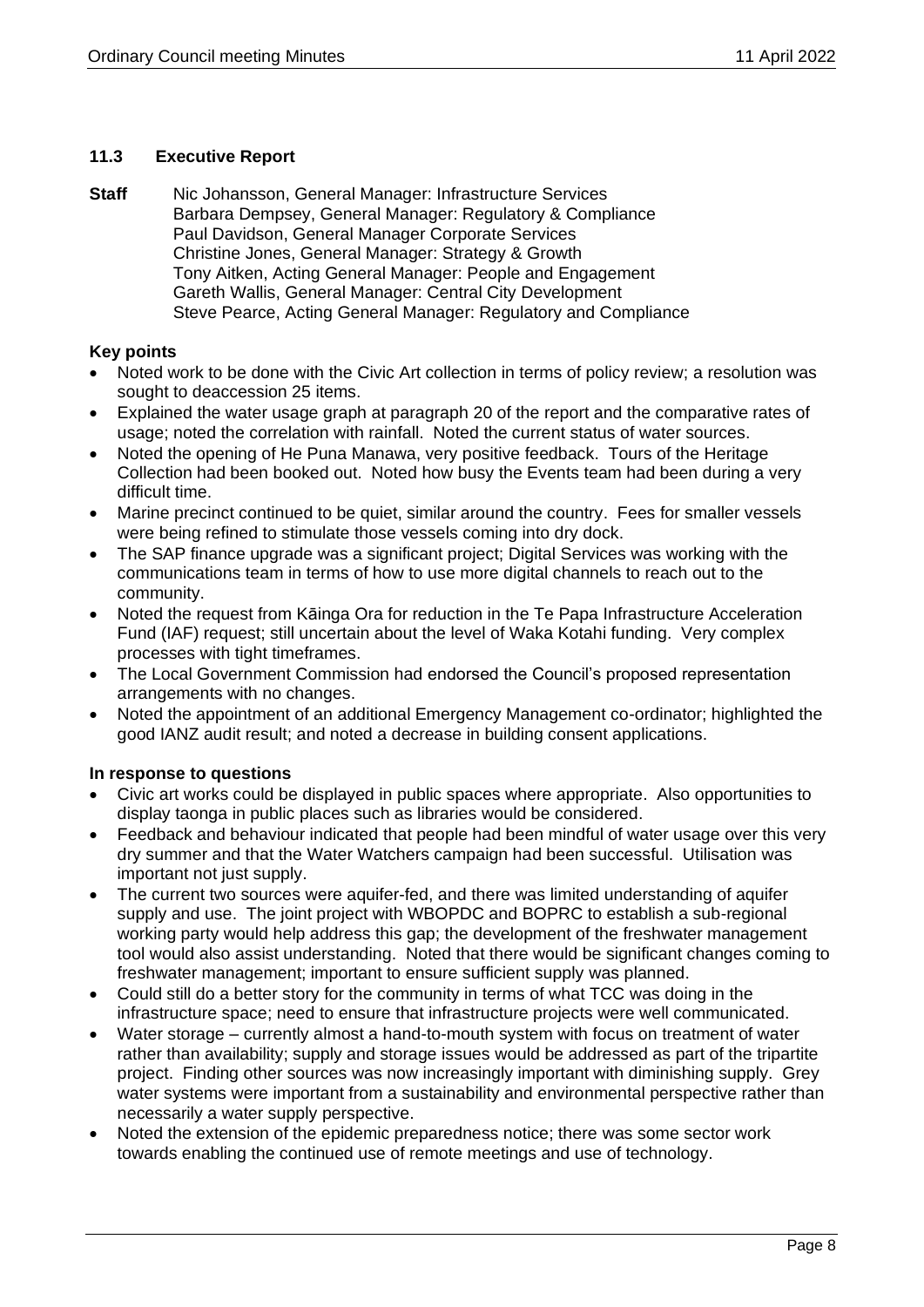#### **Discussion points raised**

- Was a need to align the policies between the Civic Art collection and the heritage collection.
- Acknowledged the tremendous work done by the Events team for the ICC Women's World Cup.
- Compliments to Democracy Services team for the representation review work.

#### **RESOLUTION CO6/22/3**

Moved: Commissioner Bill Wasley Seconded: Commissioner Stephen Selwood

That the Council:

- (a) Receives the Executive Report
- (b) Approves the recommendation to formally deaccession 15 items from the Civic Art Collection.
- (c) Approves the appointment of Paula Naude as an Emergency Management Recovery Manager.

#### **CARRIED**

#### <span id="page-8-0"></span>**11.4 Greerton Maarawaewae Study Update**

**Staff** Christine Jones, General Manager: Strategy & Growth Carl Lucca, Programme Director: Urban Communities

#### **External** Elizabeth Hughes

#### **Key points**

- The report provided feedback from the community engagement process and consultant multicriteria analysis for the Racecourse options study.
- No decisions were sought at the stage; there would be a further report in June.
- Outlined the purpose of the engagement. Need to bring the community along on a conversation to consider the use of the reserve land; wanted to bring together the widest range of community views and not provide specific options or preconceived ideas. Highlighted the need to factor in the future needs of the city, both for housing and recreational space.
- Sought input from mana whenua from the outset of the process. There was a strong desire to keep as the Racecourse reserve as recreation space - any change in use could lead to mana whenua discussions with the Crown over land ownership.
- Outlined the process of community engagement undertaken. Two phases first what was the best use; second – which of seven options was preferred. Face-to-face consultation was important as it allowed deeper questioning and conversations.
- Summarised feedback from existing users.
- Community feedback showed strong support for retaining/creating a multi-purpose green space (included retention of the status quo); strong support for creating active recreational spaces and other community amenities e.g., a multi-cultural community centre. There was limited support for housing on the reserve land.
- Outlined the seven options taken out to the community. Option 7 was created after contact was made by the District Health Board and interest expressed in a health precinct.
- Three 'plus' options were developed following feedback for options 3, 6 and 7. Option 3 Plus central park; Option 6 Plus – homes, plus destination park (reduced residential from option 6); Option 7 Plus – health services and recreation (slight reduction in health services site).
- Outlined the assessment process undertaken to take into account community feedback alongside TCC needs and the needs of the city. Used a matrix approach to assess each option. Explained the weightings applied to the various multi-assessment criteria, being the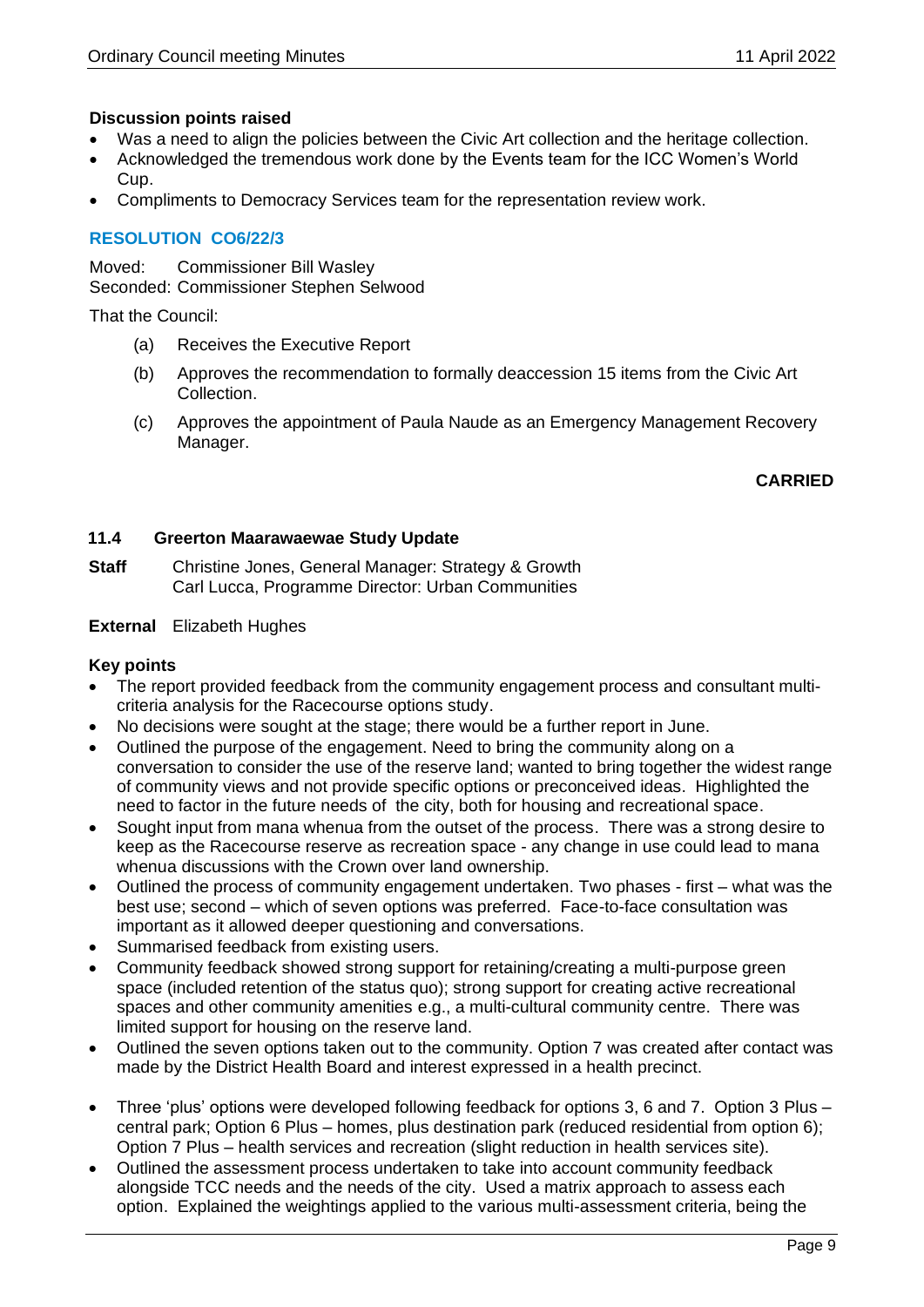needs of city and existing users (scored horizontally) and technical and engagement considerations (scored vertically). Each option was marked with and without costs. Option 7 Plus ranked highest both with and without costs. Options which included the racecourse did not come through into the top four rankings.

• Establishment of a cross-organisational working group was recommended for identification of suitable sites for a sub-regional racing facility.

#### **In response to questions**

- Concern expressed about numbers of people that took part in the process about 1500. Noted continuing discussions with mana whenua and the Tauranga Racing Club. Suggested a further community consultation/input process on selected options could be useful before any final decision was made.
- Noted that existing users had entered into this process in good faith; should try to provide those users with some certainty.
- Would be informative to know how representative of a wider community view was the input received, as was different from a more formal traditional process.

#### **Discussion points raised**

- Acknowledged the work of the consultant team and staff to get to this point. Had been an open and interactive process.
- Importance of connecting the space to Kopurererua Valley was a recurring theme.
- People needed to know what options there were if existing users were displaced, could inform their opinions on the options.
- Ngai Tamarawaho had lodged a claim regarding this land; emphasised the importance of continuing the dialogue.

#### **RESOLUTION CO6/22/4**

Moved: Commission Chair Anne Tolley Seconded: Commissioner Stephen Selwood

That the Council:

- (a) Receives the Greerton Maarawaewae Study report and attachments, and notes the community feedback received on the study options.
- (b) Approves further engagement to be undertaken with mana whenua and existing Tauranga Racecourse Reserve users in relation to the additional study options developed following community engagement and the option assessment.
- (c) Supports Tauranga City Council participating in a cross-organisational working party to identify potential sites for a sub-regional equine racing facility, with a lead role by New Zealand Thoroughbred Racing and Tauranga Racing Club and including key stakeholders
- (d) Notes that a full report and recommendations for the preferred options from the study will be provided to Council in June 2022.

**CARRIED**

#### <span id="page-9-0"></span>**11.5 Dog Registration Fees 2022/23**

**Staff** Nigel McGlone, Manager: Environmental Regulation

#### **Key points**

• The report was taken as read.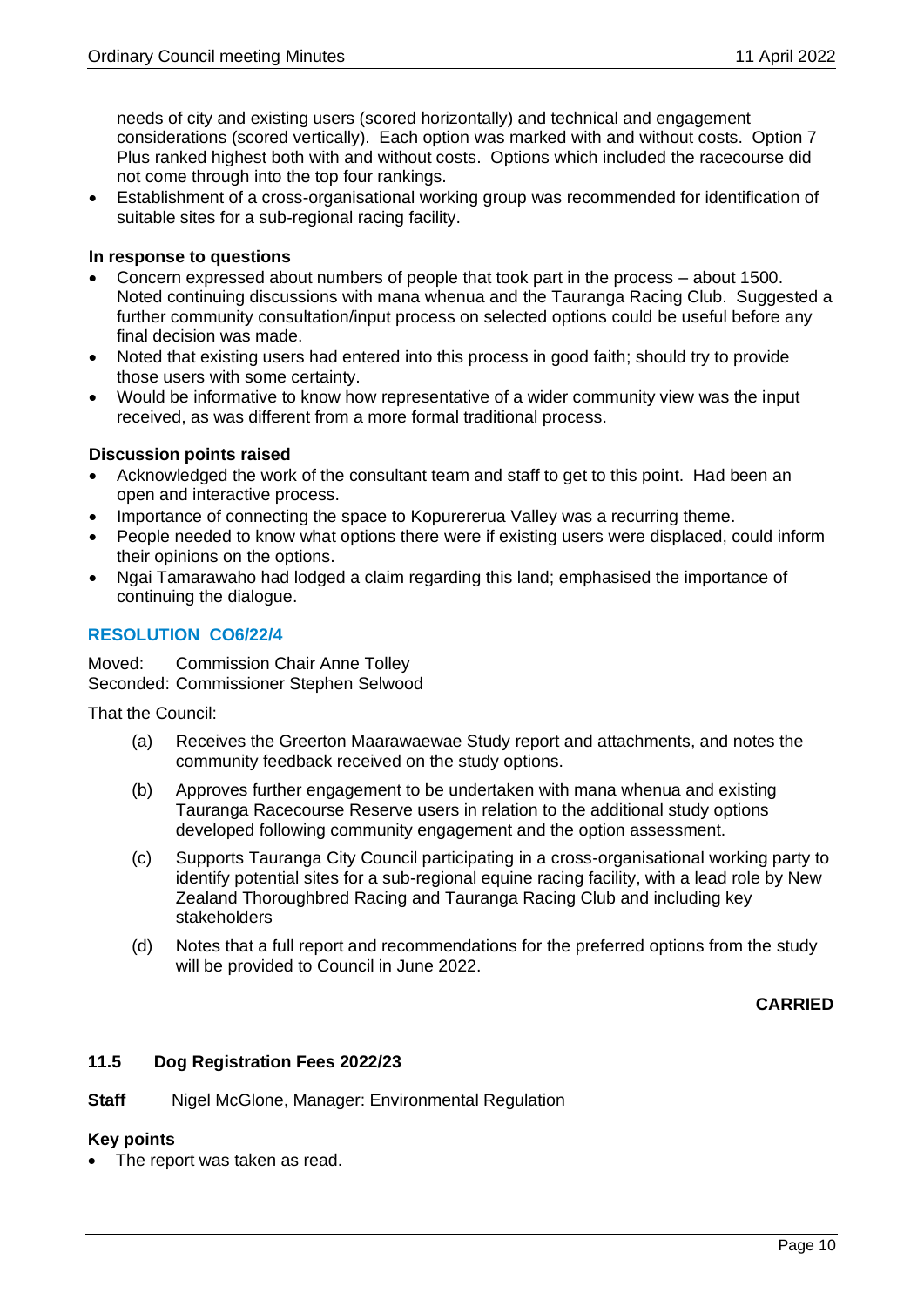#### **RESOLUTION CO6/22/5**

Moved: Commissioner Bill Wasley Seconded: Commissioner Shadrach Rolleston

That the Council:

- (a) Receives the Dog Registration Fees 2022/23 report.
- (b) Increases the dog registration standard fee by \$5.00 to \$97.00 per dog.
- (c) Sets the penalty for dogs that are not registered by 31 July at 50% of the standard fee.

#### **CARRIED**

#### <span id="page-10-0"></span>**11.6 Traffic & Parking Bylaw 2012 Amendment 36**

**Staff** Brendan Bisley, Director of Transport

#### **Key points**

• The bylaw amendments contained the adjustments required for the temporary CBD bus interchange.

#### **RESOLUTION CO6/22/6**

Moved: Commissioner Stephen Selwood Seconded: Commissioner Shadrach Rolleston

That the Council:

- (a) Receives the Traffic and Parking Bylaw 2012 Amendments Report.
- (b) Adopts the proposed amendments to the Traffic and Parking Bylaw 2012 Attachment as per Appendix B, relating to the interim CBD bus interchange, to become effective from the date of works completion.
- (c) Adopts the proposed amendments to the Traffic and Parking Bylaw 2012 Attachment as per Appendix C, relating to minor changes for general safety purposes, to become effective from 12 April 2022.

#### **CARRIED**

#### <span id="page-10-1"></span>**12 DISCUSSION OF LATE ITEMS**

<span id="page-10-2"></span>Nil

#### **13 PUBLIC EXCLUDED SESSION**

#### **RESOLUTION TO EXCLUDE THE PUBLIC**

#### **RESOLUTION CO6/22/7**

Moved: Commissioner Bill Wasley Seconded: Commissioner Stephen Selwood

That the public be excluded from the following parts of the proceedings of this meeting.

The general subject matter of each matter to be considered while the public is excluded, the reason for passing this resolution in relation to each matter, and the specific grounds under section 48 of the Local Government Official Information and Meetings Act 1987 for the passing of this resolution are as follows: